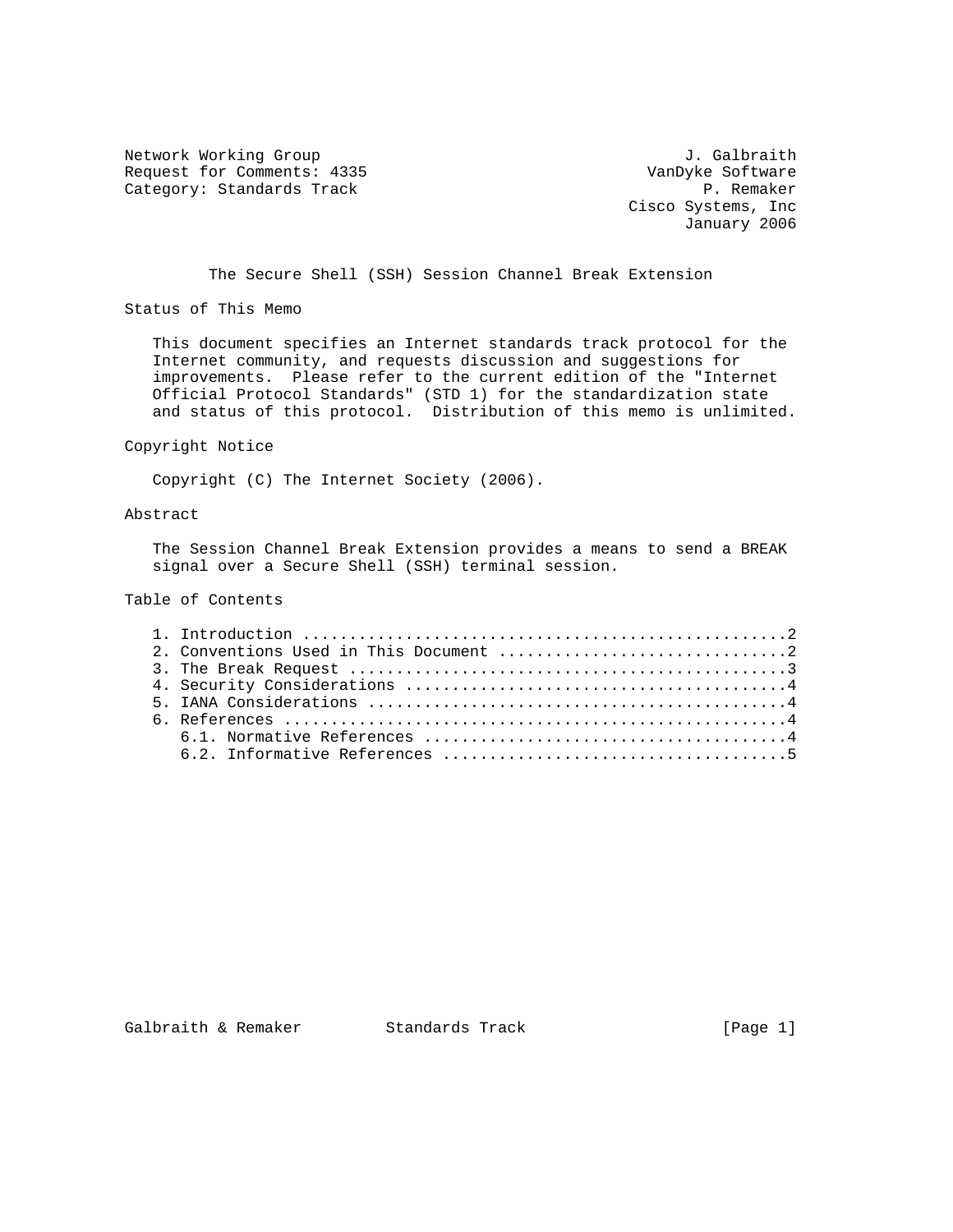### 1. Introduction

 The Secure Shell (SSH) [5] session channel provides a mechanism for the client-user to interactively enter commands and receive output from a remote host while taking advantage of the SSH transport's privacy and integrity features. SSH is increasingly being used to replace Telnet for terminal access applications.

 A common application of the Telnet protocol is the "Console Server" [7] whereby a Telnet Network Virtual Terminal (NVT) can be connected to a physical RS-232/V.24 asynchronous port, making the Telnet NVT appear as a locally attached terminal to that port, and making that physical port appear as a network-addressable device. A number of major computer equipment vendors provide high-level administrative functions through an asynchronous serial port and generally expect the attached terminal to be capable of sending a BREAK signal.

 A BREAK signal is defined as the TxD signal being held in a SPACE ("0") state for a time greater than a whole character time. In practice, a BREAK signal is typically 250 to 500 ms in length.

 The Telnet protocol furnishes a means to send a "BREAK" signal, which RFC 854 [1] defines as "a signal outside the USASCII set which is currently given local meaning within many systems". Console Server vendors interpret the TELNET BREAK signal as a physical BREAK signal, which can then allow access to the full range of administrative functions available on an asynchronous serial console port.

 The lack of a similar facility in the SSH session channel has forced users to continue the use of Telnet for the "Console Server" function.

2. Conventions Used in This Document

 The key words "MUST", "MUST NOT", "REQUIRED", "SHALL", "SHALL NOT", "SHOULD", "SHOULD NOT", "RECOMMENDED", "MAY", and "OPTIONAL" in this document are to be interpreted as described in [2].

 The "byte", "boolean", "uint32", and "string" data types are defined in [3].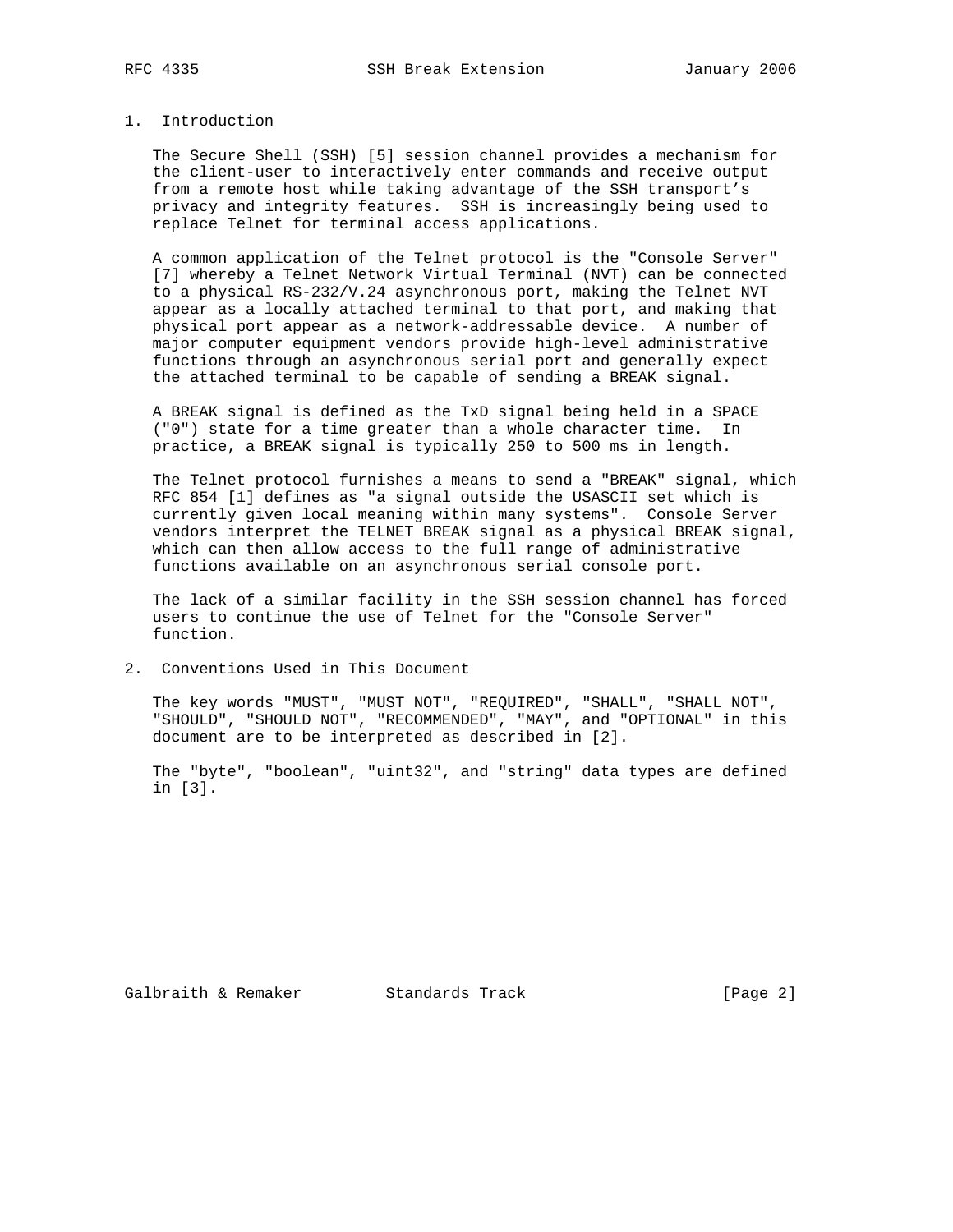### 3. The Break Request

 The following channel-specific request can be sent over a session channel (as described in [4]) to request that the remote host perform a BREAK operation.

| SSH MSG CHANNEL REOUEST      |
|------------------------------|
| recipient channel            |
| "break"                      |
| want reply                   |
| break-length in milliseconds |
|                              |

 If the BREAK length cannot be controlled by the application receiving this request, the BREAK length parameter SHOULD be ignored and the default BREAK signal length of the chipset or underlying chipset driver SHOULD be sent.

 If the application receiving this request can control the BREAK length, the following suggestions are made regarding BREAK duration. If a BREAK duration request of greater than 3000 ms is received, it SHOULD be interpreted as a request for a 3000 ms BREAK. This safeguard prevents an unreasonably long BREAK request from causing a port to become unavailable for as long as 49.7 days while executing the BREAK. Applications that require a longer BREAK may choose to ignore this suggestion. If BREAK duration request of less than 500 ms is received, it SHOULD be interpreted as a 500 ms BREAK since most devices will recognize a BREAK of that length. Applications that require a shorter BREAK may choose to ignore this suggestion. If the BREAK length parameter is 0, the BREAK SHOULD be interpreted as the default BREAK signal length of the chipset or underlying chipset driver. If no default exists, 500 ms can be used as the BREAK length.

 If the SSH connection does not terminate on a physical serial port, the BREAK indication SHOULD be handled in a manner consistent with the general use of BREAK as an attention/interrupt signal; for instance, a service processor that requires an out-of-band facility to get the attention of a system it manages.

 In a case where an SSH connection cascades to another connection, the BREAK SHOULD be passed along the cascaded connection. For example, a Telnet session from an SSH shell should carry along an SSH-initiated BREAK, and an SSH client initiated from a Telnet connection SHOULD pass a BREAK indication from the Telnet connection.

Galbraith & Remaker Standards Track [Page 3]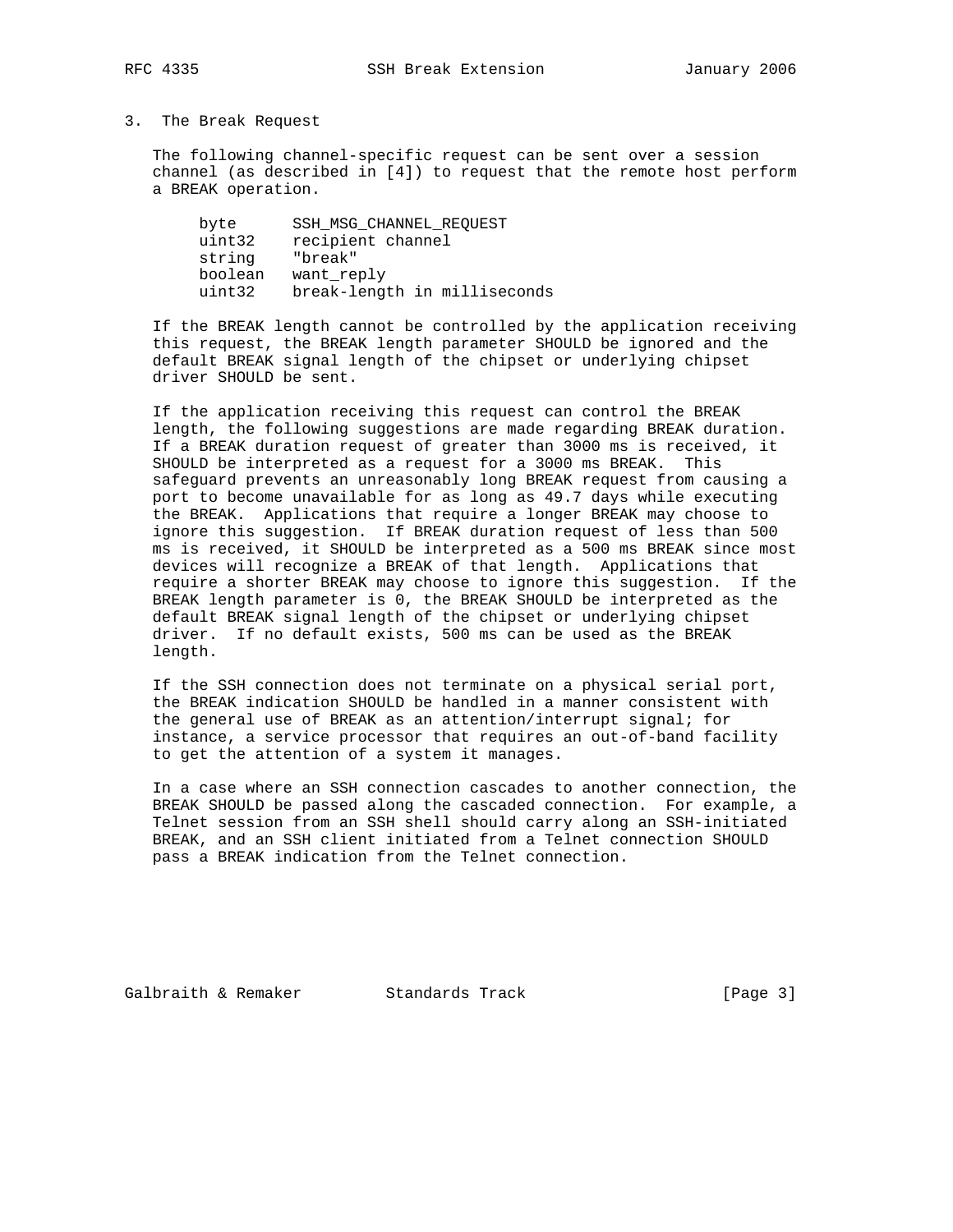If the 'want\_reply' boolean is set, the server MUST reply using an SSH\_MSG\_CHANNEL\_SUCCESS or SSH\_MSG\_CHANNEL\_FAILURE [5] message. If a BREAK of any kind was preformed, SSH\_MSG\_CHANNEL\_SUCCESS MUST be sent. If no BREAK was preformed, SSH\_MSG\_CHANNEL\_FAILURE MUST be sent.

This operation SHOULD be supported by any general purpose SSH client.

4. Security Considerations

 Many computer systems treat serial consoles as local and secured, and interpret a BREAK signal as an instruction to halt execution of the operating system or to enter privileged configuration modes. Because of this, extra care should be taken to ensure that SSH access to BREAK-enabled ports are limited to users with appropriate privileges to execute such functions. Alternatively, support for the BREAK facility MAY be implemented as configurable on a per-port or per-server basis.

 Implementations that literally interpret the BREAK length parameter without imposing the suggested BREAK time limit may cause a denial of service to or unexpected results from attached devices receiving the very long BREAK signal.

5. IANA Considerations

 IANA has assigned the Connection Protocol Channel Request Name "break" in accordance with [6].

- 6. References
- 6.1. Normative References
	- [1] Postel, J. and J. Reynolds, "Telnet Protocol Specification", STD 8, RFC 854, May 1983.
	- [2] Bradner, S., "Key words for use in RFCs to Indicate Requirement Levels", BCP 14, RFC 2119, March 1997.
	- [3] Ylonen, T. and C. Lonvick, Ed., "The Secure Shell (SSH) Protocol Architecture", RFC 4251, January 2006.
	- [4] Ylonen, T. and C. Lonvick, Ed., "The Secure Shell (SSH) Transport Layer Protocol", RFC 4253, January 2006.
	- [5] Ylonen, T. and C. Lonvick, Ed., "The Secure Shell (SSH) Connection Protocol", RFC 4254, January 2006.

Galbraith & Remaker Standards Track [Page 4]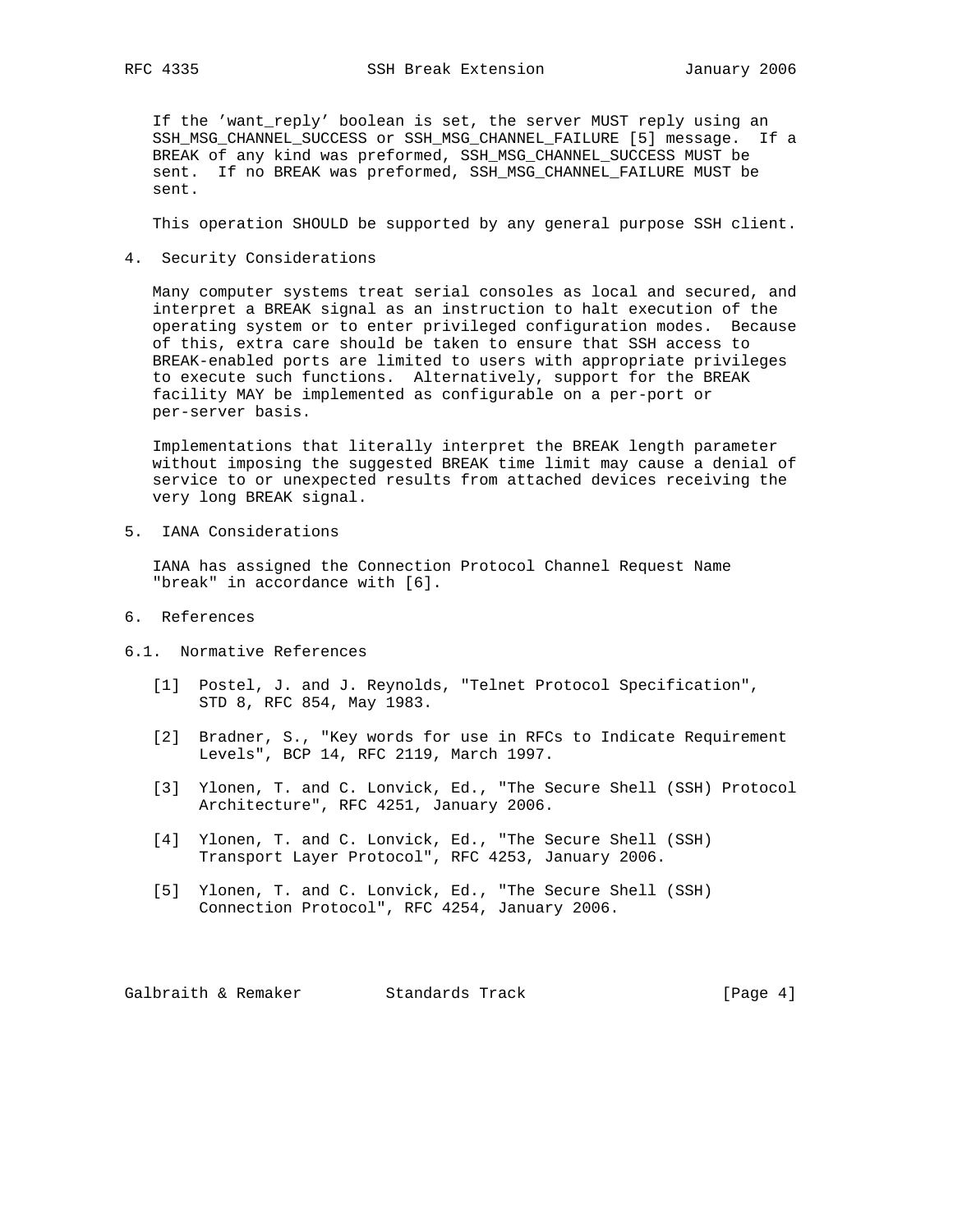[6] Lehtinen, S. and C. Lonvick, Ed., "The Secure Shell (SSH) Protocol Assigned Numbers", RFC 4250, January 2006.

# 6.2. Informative References

 [7] Harris, D., "Greater Scroll of Console Knowledge", March 2004, <http://www.conserver.com/consoles/>.

Authors' Addresses

 Joseph Galbraith VanDyke Software 4848 Tramway Ridge Blvd Suite 101 Albuquerque, NM 87111 US

 Phone: +1 505 332 5700 EMail: galb-list@vandyke.com

 Phillip Remaker Cisco Systems, Inc 170 West Tasman Drive San Jose, CA 95120 US

 Phone: +1 408 526 8614 EMail: remaker@cisco.com

Galbraith & Remaker Standards Track [Page 5]